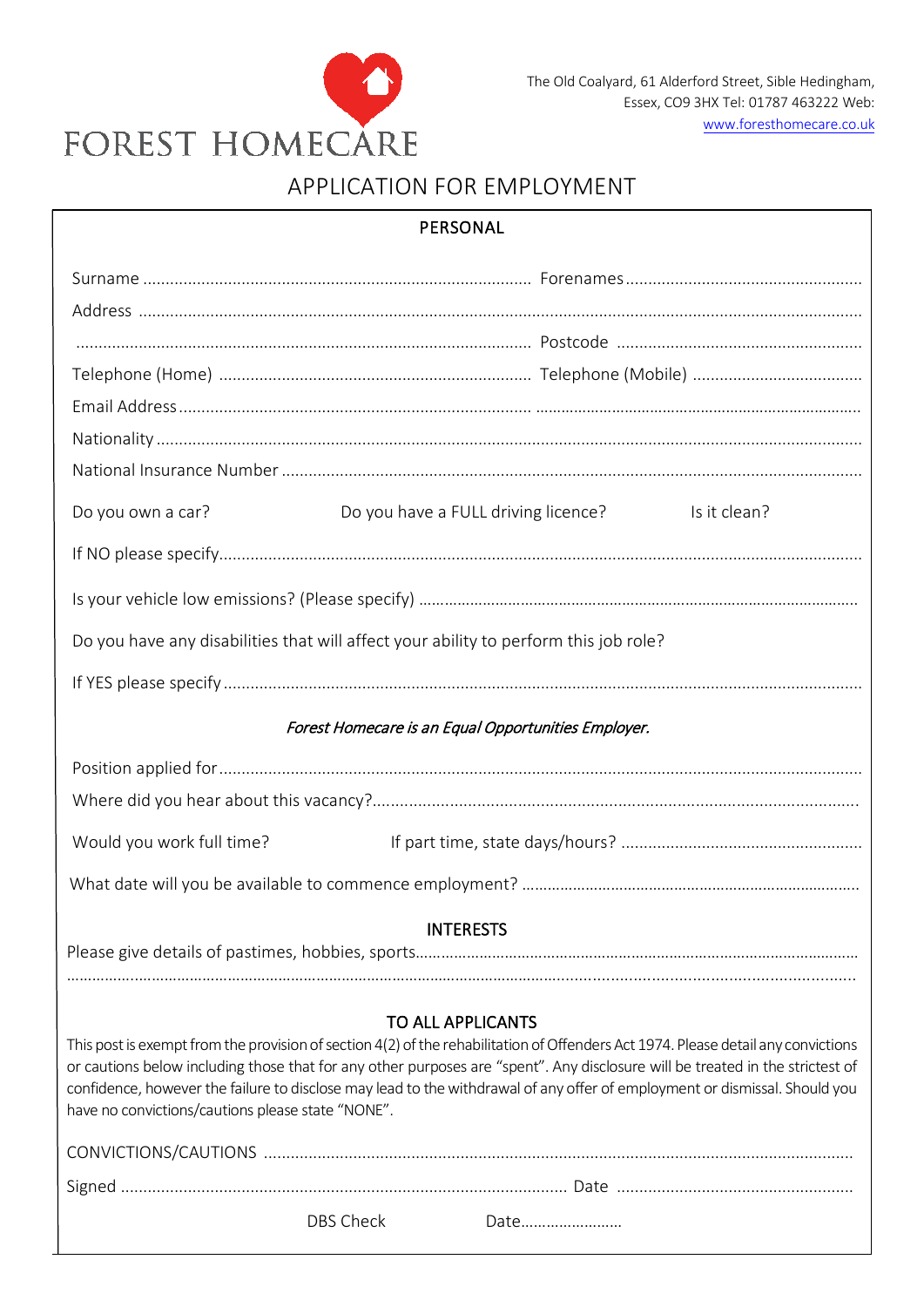|                                  | <b>EDUCATION</b> |    |                         |
|----------------------------------|------------------|----|-------------------------|
| Schools                          | From             | To | Examination and results |
|                                  |                  |    |                         |
| College/University               | From             | To | Examination and results |
|                                  |                  |    |                         |
| Further Education/Qualifications | From             | To | Examination and results |
|                                  |                  |    |                         |

## EMPLOYMENT

Please provide us with your FULL employment history and explanations for any breaks in your employment.

| Present |  |
|---------|--|
|         |  |
|         |  |
|         |  |
|         |  |
|         |  |
|         |  |
|         |  |
|         |  |
|         |  |
|         |  |
|         |  |
|         |  |
|         |  |
|         |  |
|         |  |
|         |  |
|         |  |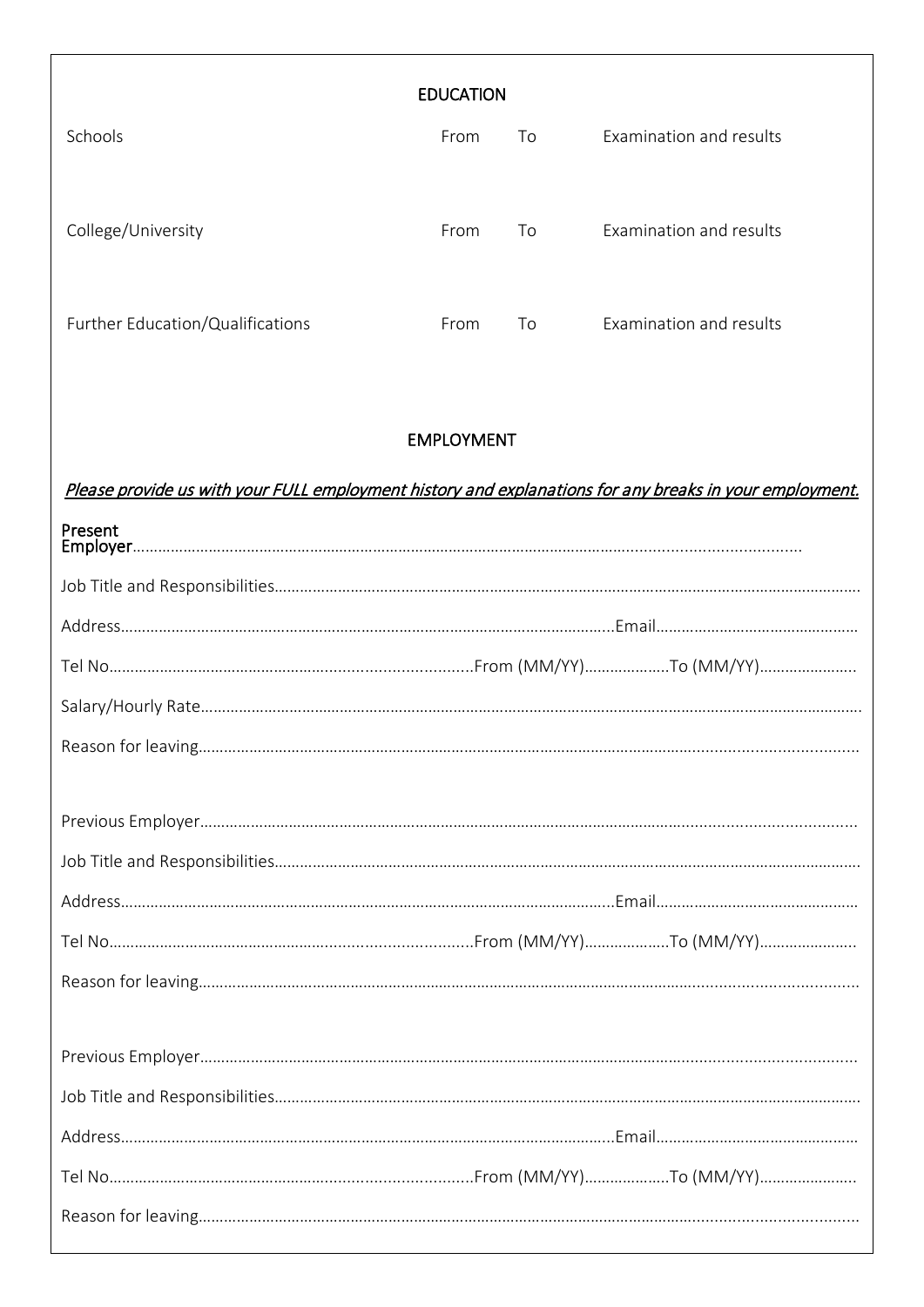|    | We may contact the above employers for a reference. If you do not wish us to contact any of the above please state |
|----|--------------------------------------------------------------------------------------------------------------------|
|    |                                                                                                                    |
|    |                                                                                                                    |
|    | <b>CHARACTER REFERENCES</b>                                                                                        |
|    | Please give details of two people we could approach for references (Not Relatives or Work Colleagues/Managers)     |
|    |                                                                                                                    |
|    |                                                                                                                    |
|    |                                                                                                                    |
|    |                                                                                                                    |
|    |                                                                                                                    |
| 2. |                                                                                                                    |
|    |                                                                                                                    |
|    |                                                                                                                    |
|    |                                                                                                                    |
|    |                                                                                                                    |
|    | <b>DECLARATION</b>                                                                                                 |
|    |                                                                                                                    |
|    | I declare that the above information is correct to the best of my knowledge.                                       |
|    |                                                                                                                    |
|    |                                                                                                                    |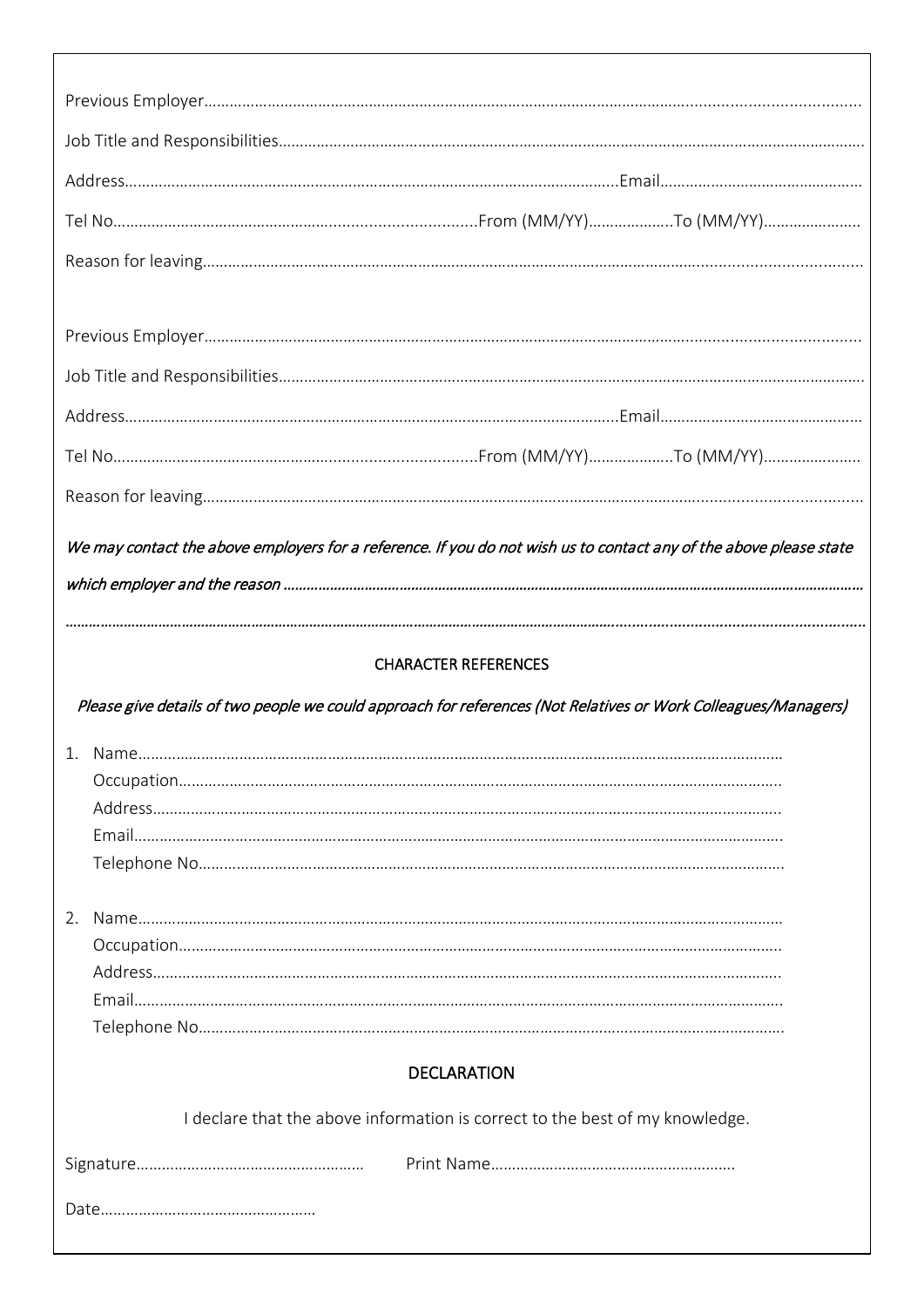### PRIVACY POLICY

As part of any recruitment process, the Company collects and processes personal information, or personal data, relating to job applicants. This personal information may be held by the Company on paper or in electronic format.

This privacy notice applies to all job applicants, whether they apply for a role directly or indirectly through an employment agency. It is non-contractual.

To view our full Privacy Policy please visit our website: [https://www.foresthomecare.co.uk/recruit-privacy](https://www.foresthomecare.co.uk/recruit-privacy-policy.aspx)[policy.aspx](https://www.foresthomecare.co.uk/recruit-privacy-policy.aspx) 

I confirm that I have read and understood the terms of this privacy policy.

Signature……………………………………………… Print Name………………………………………………….

Date……………………………………………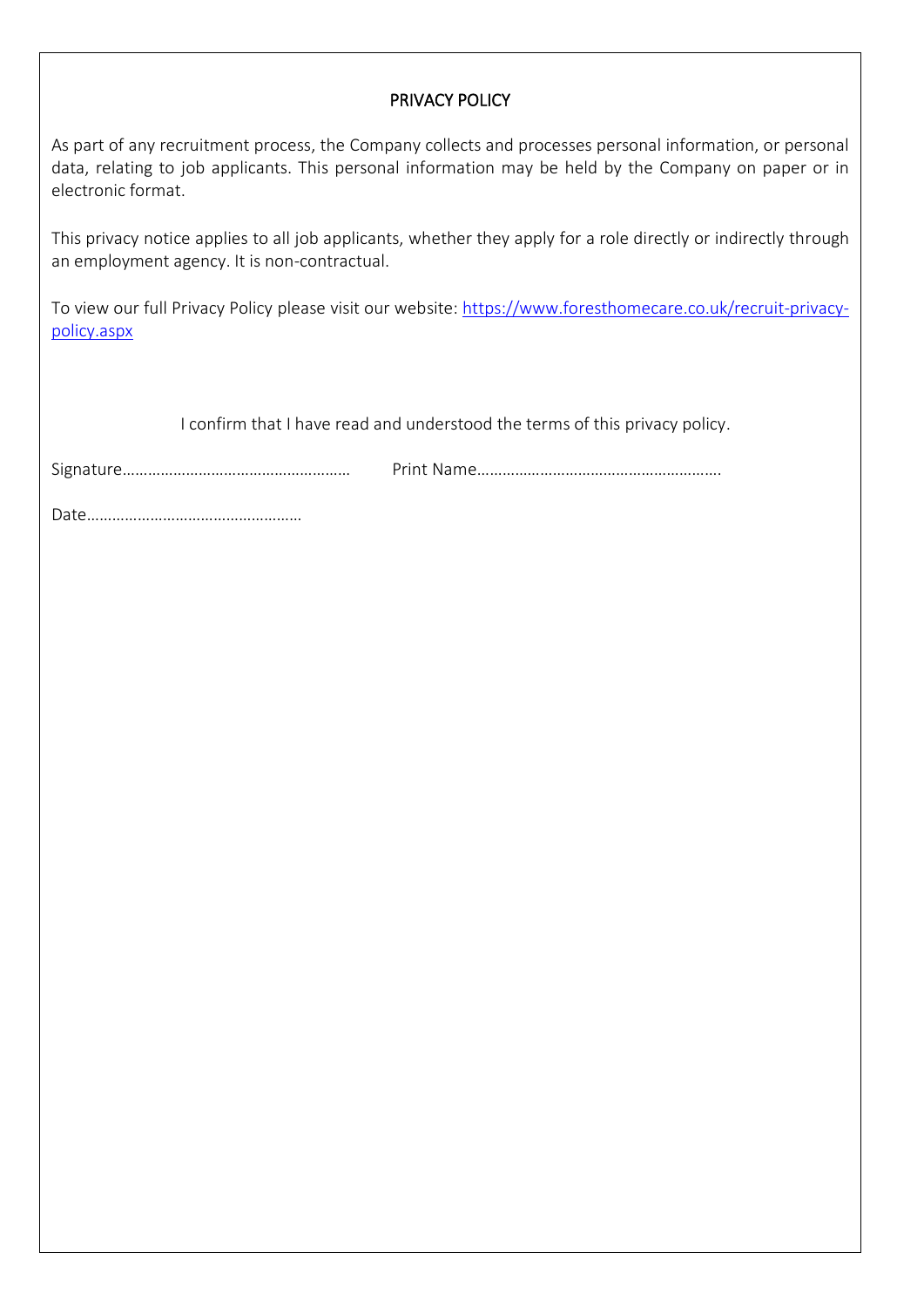# **Availability/Work Pattern**

# **PLEASE CIRCLE**

# FULL TIME / PART TIME / WEEKENDS ONLY

Hours per week (e.g. 16 hours / 37.5 hours)

|               | <b>WEEKDAYS</b> |            |            |            |  |  |
|---------------|-----------------|------------|------------|------------|--|--|
|               | <b>AM</b>       | Lunch      | Tea        | <b>Bed</b> |  |  |
| Normally /    | From 6:00       | From 11:00 | From 15:00 | From 18:00 |  |  |
| Approximately |                 |            |            |            |  |  |
| Monday        |                 |            |            |            |  |  |
| Tuesday       |                 |            |            |            |  |  |
| Wednesday     |                 |            |            |            |  |  |
| Thursday      |                 |            |            |            |  |  |
| Friday        |                 |            |            |            |  |  |

|               | <b>WEEKEND 1</b> |            |            |            |  |  |
|---------------|------------------|------------|------------|------------|--|--|
|               | <b>AM</b>        | Lunch      | Tea        | <b>Bed</b> |  |  |
| Normally /    | From 6:00        | From 11:00 | From 15:00 | From 18:00 |  |  |
| Approximately |                  |            |            |            |  |  |
| Saturday      |                  |            |            |            |  |  |
| Sunday        |                  |            |            |            |  |  |

|               | <b>WEEKEND 2 (IF WORKING BOTH WEEKENDS)</b> |            |            |            |  |  |
|---------------|---------------------------------------------|------------|------------|------------|--|--|
|               | <b>AM</b>                                   | Lunch      | Tea        | <b>Bed</b> |  |  |
| Normally /    | <b>From 6:00</b>                            | From 11:00 | From 15:00 | From 18:00 |  |  |
| Approximately |                                             |            |            |            |  |  |
| Saturday      |                                             |            |            |            |  |  |
| Sunday        |                                             |            |            |            |  |  |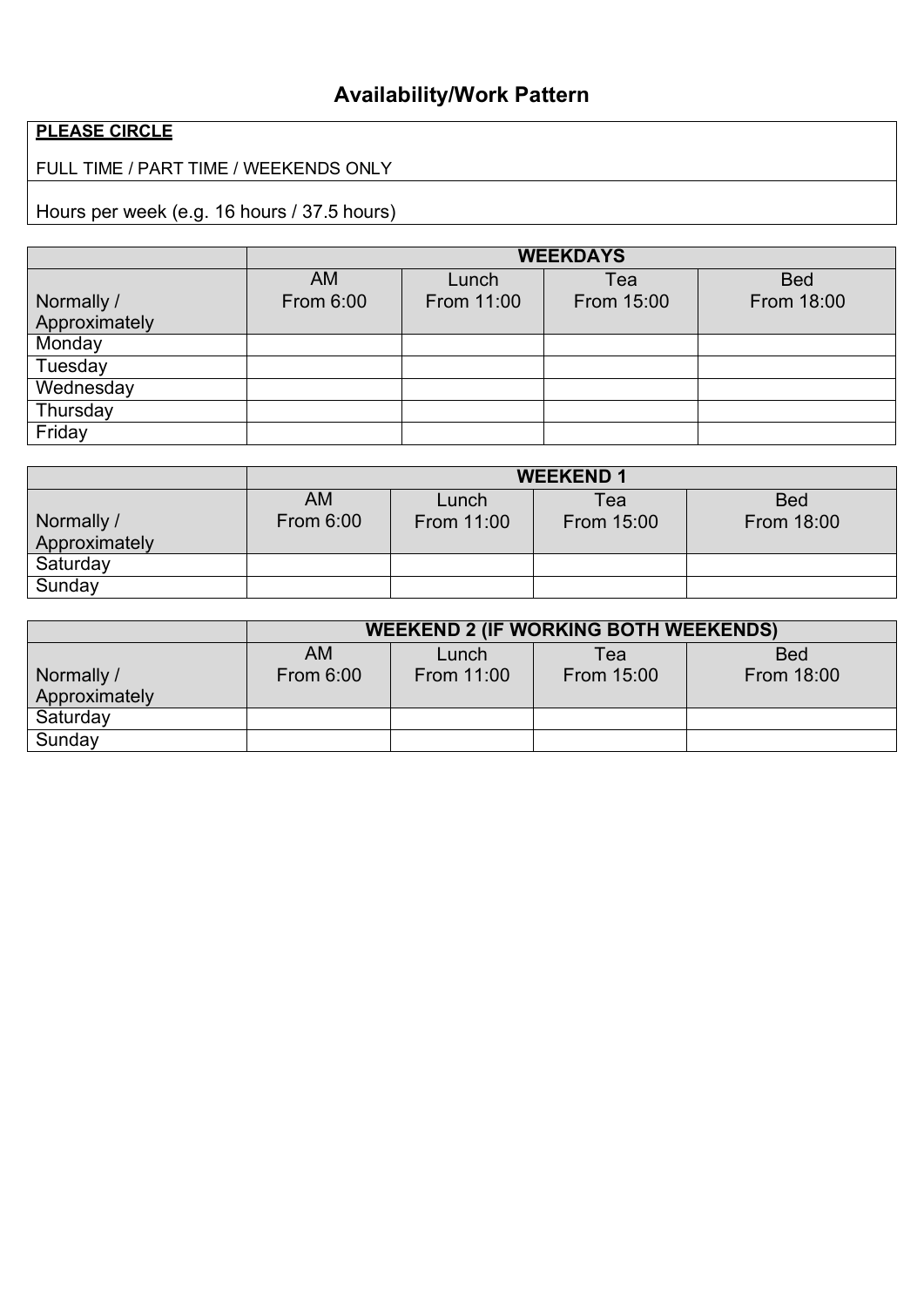### **HEALTH QUESTIONNAIRE**

#### *Forest Homecare is committed to the health and safety of its staff. As part of these commitments, this health questionnaire is required to be completed by all staff prior to taking up employment with Forest Homecare so that reasonable adjustments can be made in the work place.*

|                                                                | Y N | If yes, please list where applicable; Start and End date,                                           |
|----------------------------------------------------------------|-----|-----------------------------------------------------------------------------------------------------|
|                                                                |     | medication details, full details and explanation                                                    |
| Do you have any medical condition /                            |     |                                                                                                     |
| impairment / disability which may                              |     |                                                                                                     |
| affect your work?                                              |     |                                                                                                     |
| Have you ever had any medical                                  |     |                                                                                                     |
| condition / impairment/ disability                             |     |                                                                                                     |
| which may have been caused or made                             |     |                                                                                                     |
| worse by your work?                                            |     |                                                                                                     |
| Are you receiving, or waiting for                              |     |                                                                                                     |
| treatment (including medication /                              |     |                                                                                                     |
| counselling) at present?                                       |     |                                                                                                     |
| Are you receiving / received treatment<br>for the following: ~ |     |                                                                                                     |
| 1) Allergies e.g. hay fever                                    |     |                                                                                                     |
|                                                                |     |                                                                                                     |
| 2) Anxiety, depression or mental<br>illness                    |     |                                                                                                     |
| 3) High blood pressure                                         |     |                                                                                                     |
|                                                                |     |                                                                                                     |
| 4) Any 'rheumatic' complaints                                  |     |                                                                                                     |
| 5) Asthma                                                      |     |                                                                                                     |
| 6) Back pain                                                   |     |                                                                                                     |
| 7) Chest problems, e.g. bronchitis,                            |     |                                                                                                     |
| shortness of breath, persistent                                |     |                                                                                                     |
| cough<br>8) Diabetes                                           |     |                                                                                                     |
|                                                                |     |                                                                                                     |
| 9) Fits, faints or blackouts                                   |     |                                                                                                     |
| 10) Skin conditions e.g. dermatitis or                         |     |                                                                                                     |
| eczema<br>11) Heart Trouble                                    |     |                                                                                                     |
|                                                                |     |                                                                                                     |
| 12) Kidney or bladder problems                                 |     |                                                                                                     |
| 13) Migraine                                                   |     |                                                                                                     |
| 14) Any other condition not<br>mentioned above                 |     |                                                                                                     |
|                                                                |     |                                                                                                     |
| <b>Interviewer Notes:</b>                                      |     |                                                                                                     |
|                                                                |     |                                                                                                     |
|                                                                |     |                                                                                                     |
|                                                                |     |                                                                                                     |
|                                                                |     |                                                                                                     |
| <b>Declaration</b>                                             |     |                                                                                                     |
|                                                                |     | I declare that the answers to the above questions are true and complete to the best of my           |
| knowledge and belief.                                          |     |                                                                                                     |
|                                                                |     |                                                                                                     |
|                                                                |     |                                                                                                     |
|                                                                |     |                                                                                                     |
| Office use only                                                |     |                                                                                                     |
| <b>Manager Declaration</b>                                     |     |                                                                                                     |
|                                                                |     | The above answers have been discussed and clarified prior to a decision being made, the outcome is; |
|                                                                |     |                                                                                                     |
|                                                                |     |                                                                                                     |
| Offer position:                                                |     | Rejected:                                                                                           |
|                                                                |     |                                                                                                     |
|                                                                |     |                                                                                                     |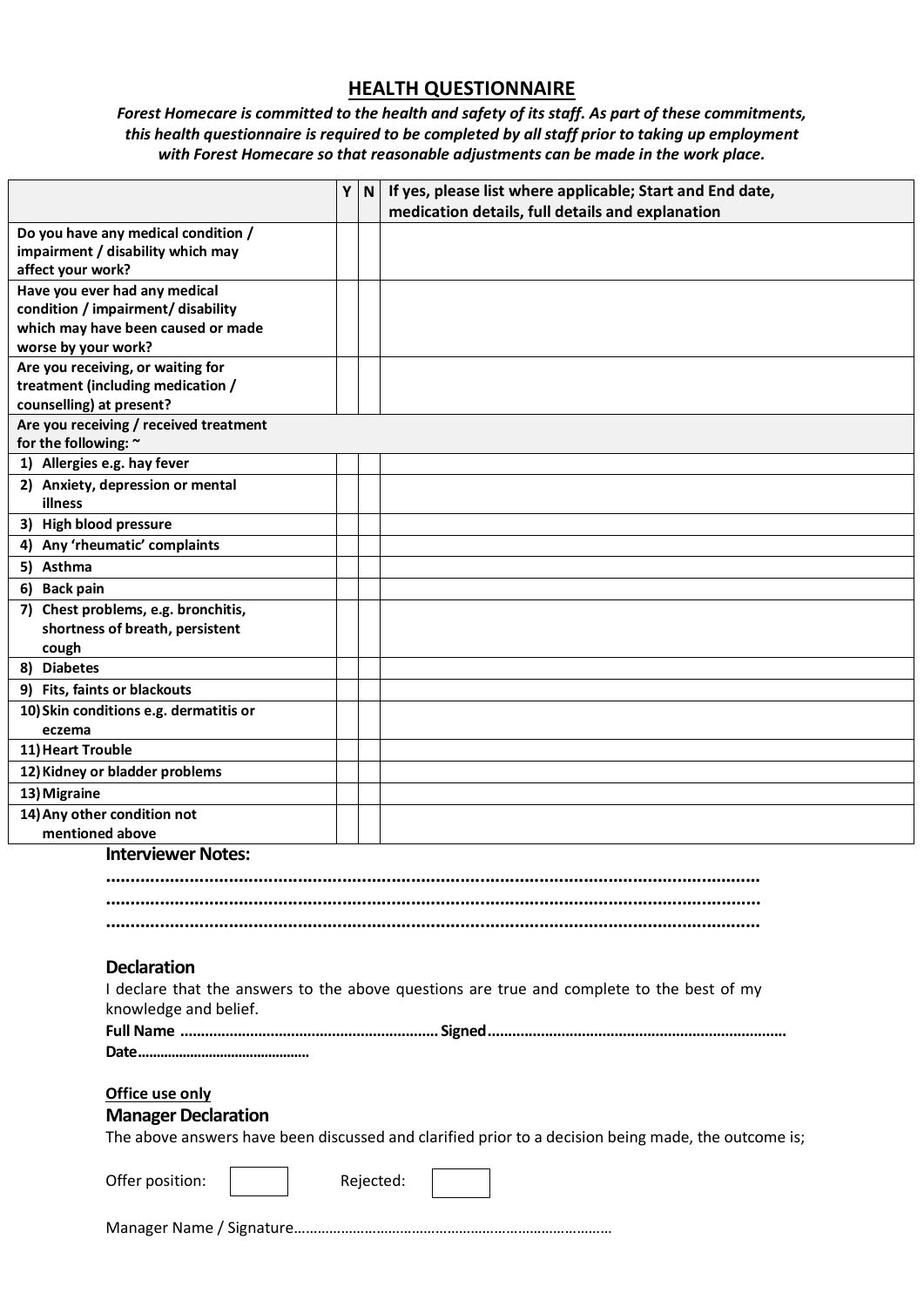### **EQUAL OPPORTUNITIES QUESTIONNAIRE**

**Please complete this form, filling in spaces or ticking boxes as appropriate, and include with your Application for Employment.**

 $\mathsf{r}$ 

| White                         |                               |                            |
|-------------------------------|-------------------------------|----------------------------|
| <b>British</b>                | Irish                         | Any other White Background |
| <b>Mixed</b>                  |                               |                            |
|                               | White and Black Caribbean     | White and Black African    |
| White and Asian               |                               | Any other Mixed background |
| <b>Asian or Asian British</b> |                               |                            |
| Indian                        |                               | Pakistani                  |
| Bangladeshi                   |                               | Any other Asian background |
| <b>Black or Black British</b> |                               |                            |
| Caribbean                     |                               | Any other Black background |
|                               | Chinese or other ethnic group |                            |
| Chinese                       |                               | Any other                  |
|                               |                               |                            |
|                               |                               |                            |
| Not known                     |                               |                            |
|                               |                               |                            |
|                               |                               |                            |
| My sex is                     | Male                          | Female  <br>Other          |
| I am                          | <b>Disabled</b>               | Not Disabled               |
|                               |                               |                            |
|                               |                               |                            |
|                               |                               |                            |

#### **THANK YOU FOR YOUR ASSISTANCE**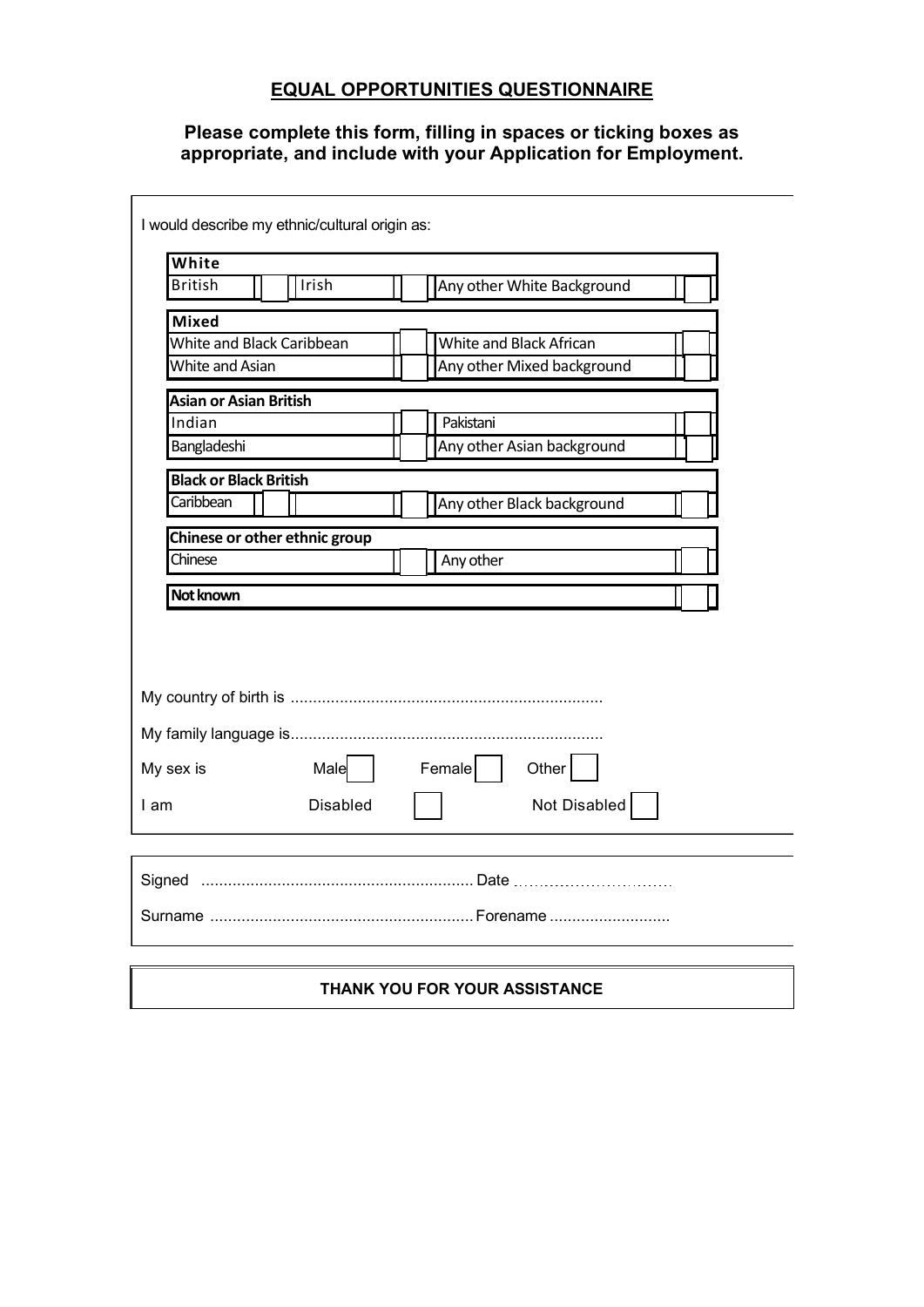### **Criminal record self-declaration form for jobs exempt from the ROA**

This form must be completed by all applicants. The information disclosed on this form will not be kept with your application form during the application process.

### **Policy statement on recruiting applicants with criminal records**

This post is exempt from the Rehabilitation of Offenders Act 1974 and therefore applicants are required to declare any cautions, convictions, reprimands and final warnings that are not protected (i.e. that are not filtered out) as defined by the Rehabilitation of Offenders Act 1974 (Exceptions) Order 1975 (as amended in 2013).

For further information on filtering please refer to [Nacro guidance](https://www.nacro.org.uk/wp-content/uploads/2014/06/practical-guidance-on-dbs-filtering.pdf) and the [DBS website.](https://www.gov.uk/government/publications/dbs-filtering-guidance)

We recognise the contribution that ex-offenders can make as employees and volunteers and welcome applications from them. A person's criminal record will not in itself, prevent a person from being appointed to this post. Any information given will be treated in the strictest confidence. Suitable applicants will not be refused posts because of offences which are not relevant to, and do not place them at or make them a risk in, the role for which they are applying.

All cases will be examined on an individual basis and will take the following into consideration:

- **•** whether the conviction is relevant to the position applied for
- the seriousness of any offence revealed
- $\blacksquare$  the age of the applicant at the time of the offence(s)
- the length of time since the offence(s) occurred
- **•** whether the applicant has a pattern of offending behaviour
- the circumstances surrounding the offence(s), and the explanation(s) offered by the person concerned
- **•** whether the applicant's circumstances have changed since the offending behaviour.

It is important that applicants understand that failure to disclose all cautions, convictions, reprimands, or final warnings that are not protected could result in disciplinary proceedings or dismissal. Further advice and guidance on disclosing a criminal record can be obtained from **[Nacro.](http://www.nacro.org.uk/data/files/practical-guidance-on-dbs-filtering-1032.pdf)**